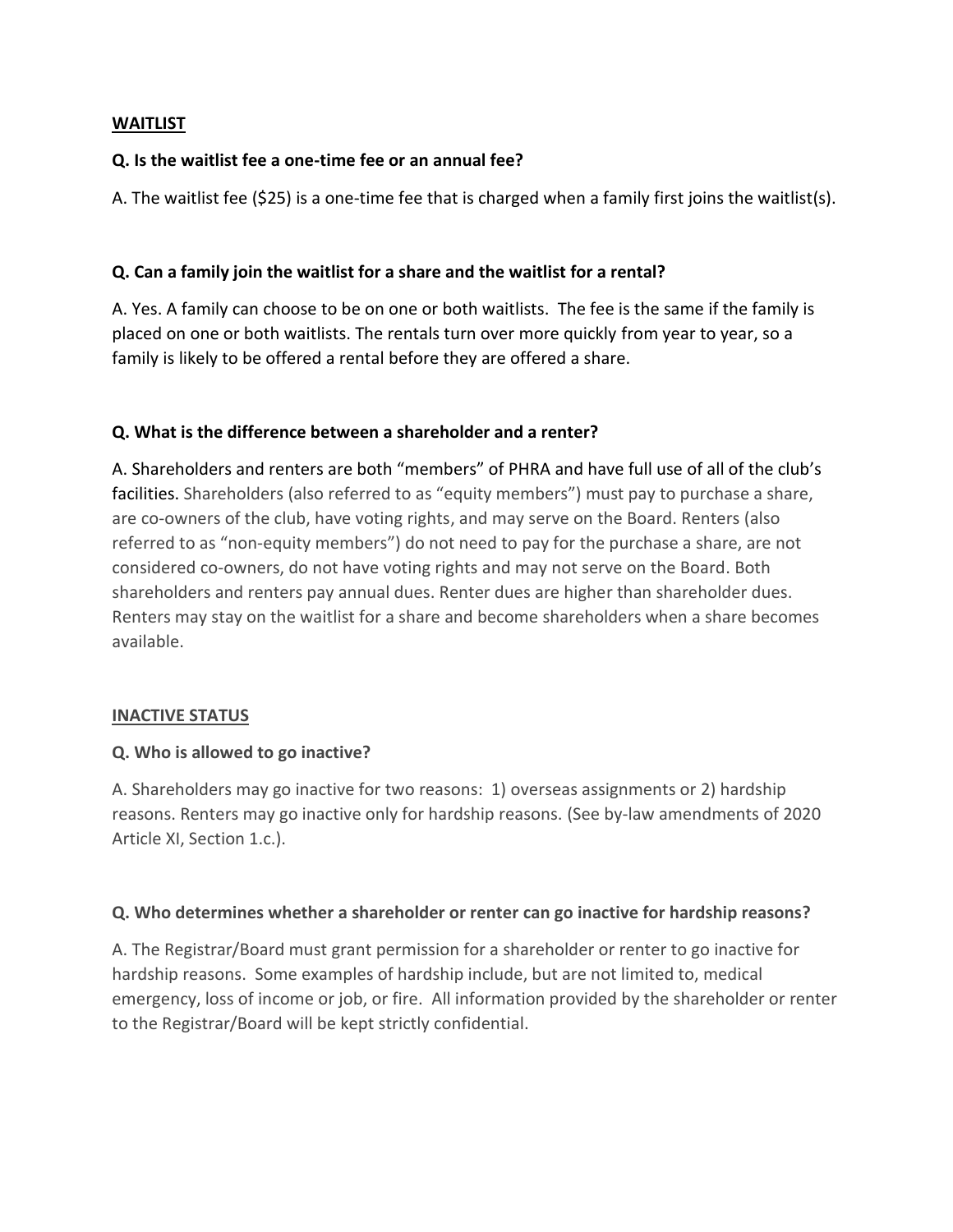# **Q. If a shareholder or renter goes inactive for hardship reasons, what is the fee?**

A. There is no fee.

# **Q. Can a** *shareholder* **that is overseas and renting their house allow their tenant to use their membership while they are overseas?**

A. Yes. The shareholder will be changed to "Inactive – Overseas" status and pay an inactive fee. The tenant will be offered a rental and, if they accept, will pay dues as renters. (See by-laws Article XI, Section 2.a.). However, only one family may use the membership in any given season; the shareholder and the tenant may not split the season. For example, if a shareholder moves mid-season, the tenant will not be offered a rental until the following summer.

# **Q. Can a** *renter* **that is overseas and renting their house allow their tenant to use their membership while they are overseas?**

A. No.

## **DEFERRALS**

## **Q. What is the difference between inactive and deferral?**

A. Inactive status is for current members – and can be used for shareholders and renters (with the limitations discussed above). Deferral is for those on the waitlist(s) that are not yet members. Deferral is a term for postponing the purchase of a share (for a shareholder) or a rental (for a rental). Postponement keeps the person/family at or near the top of the waitlist.

## **Q. Is there a fee for deferring becoming a shareholder or renter?**

Yes. There is an annual deferral fee of \$150.

# **Q. Under what circumstances is someone on the waitlist allowed to defer becoming a shareholder or renter?**

A. Someone on the waitlist may defer becoming a shareholder or renter only for the following reasons:

1. The family is with the U.S. Government and is stationed outside of the area (limit of three deferrals, unless approved by the board)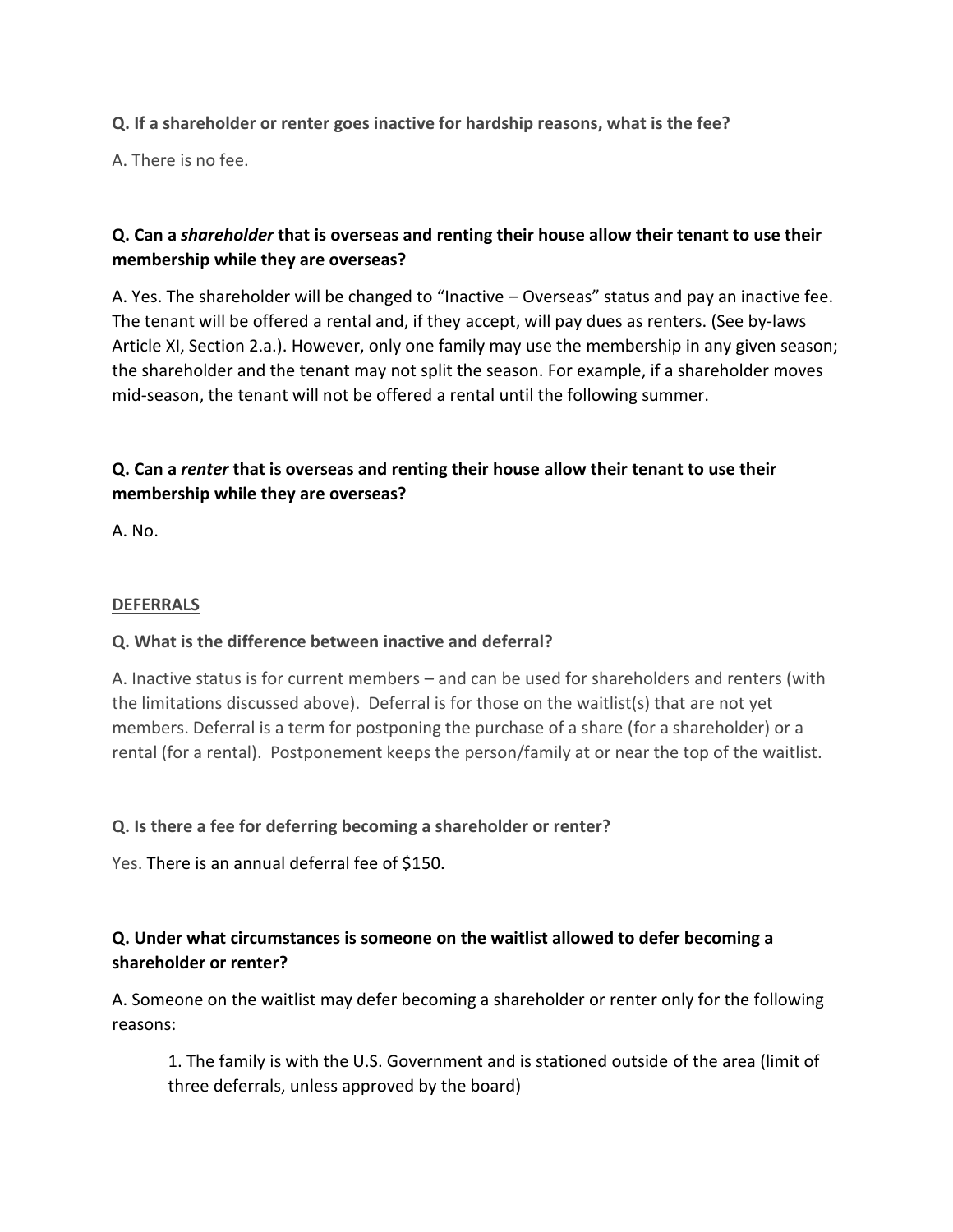2. The family is experiencing a hardship, e.g., loss of income/job, house fire, medical emergency (limit of one deferral, unless approved by the board)

3. If the PHRA offer is made between April 15 and August 15 and the family has already paid dues at another club for the summer (limit one deferral, unless approved by the board)

# **Q. Is someone on the waitlist allowed to defer purchasing a** *share* **and not lose their order on waitlist?**

A. Yes, however, there is no guarantee of being offered a share the following year. Alternatively, the family could buy a share and pay the inactive fee. This would guarantee them a share upon their return.

# **Q. Is someone on the waitlist allowed to defer purchasing a** *rental* **and not lose their order on the waitlist?**

A. Yes, however, there is no guarantee of being offered a rental the following year.

## **TRANSFERRING A SHARE WITH THE SALE OF A HOUSE**

## **Q. When a shareholder sells their house, can they transfer their share to the new owner?**

A. Yes. (See by-laws Article I, Section 3.a.)

## **Q. When a shareholder transfers their share to a new owner, who pays the transfer fee?**

A. The new owner of the house pays the transfer fee (\$250) along with their shareholder dues.

## **Q. When a renter sells their house, can they transfer their rental to the new owner?**

A. No.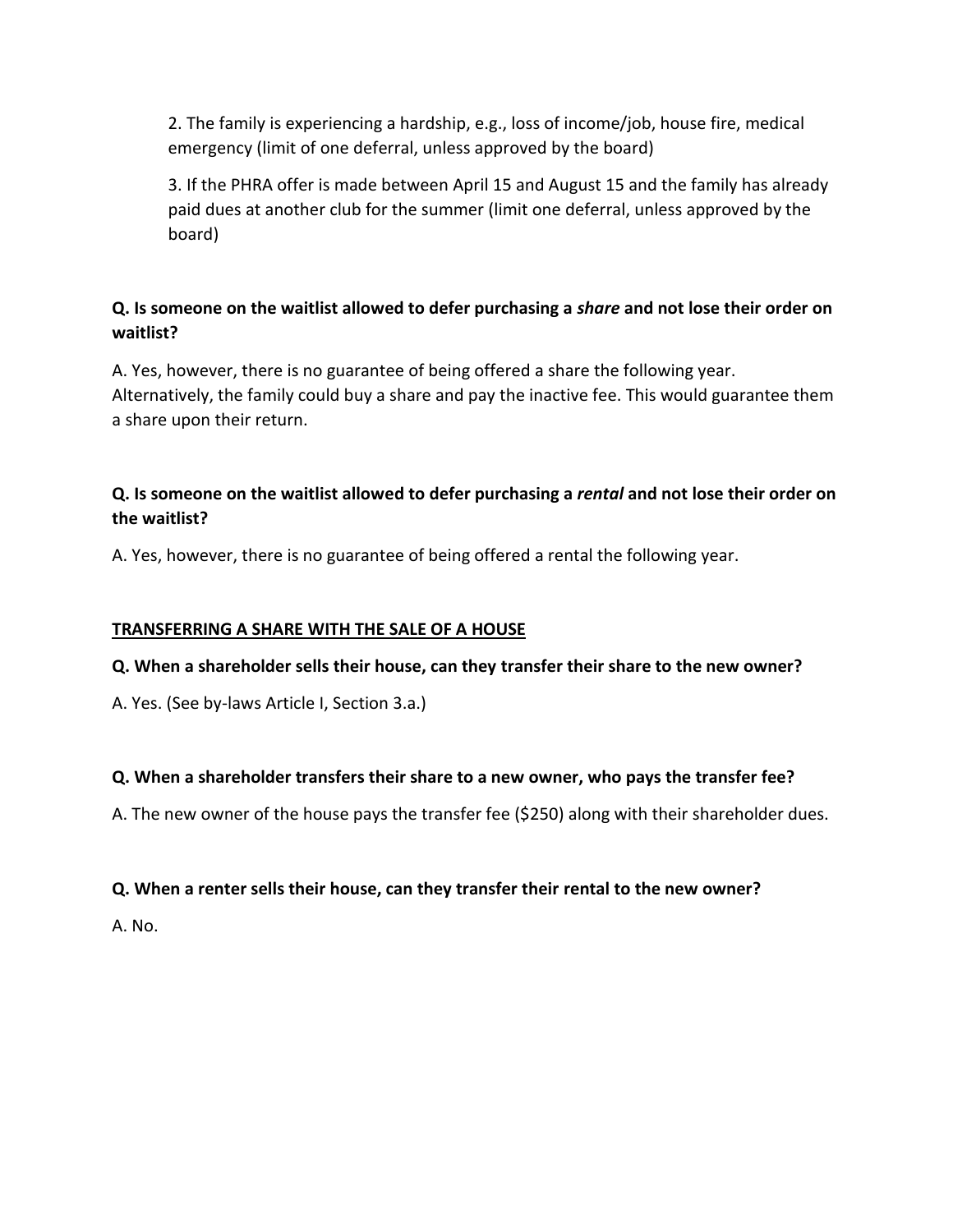#### **DUES & SHARE PRICE**

#### **Q. When a shareholder sells their share back to PHRA, is there a transfer fee?**

A. Yes. (See by-laws Article I, Section 3.a.). The transfer fee is \$250 and will be deducted from the share price when a share is redeemed.

# **Q. If a shareholder or renter joins or moves away part-way through the summer, are the dues pro-rated?**

A. No.

## **Q. Does the price (value) of a PHRA share increase every year?**

A. The price of a PHRA share is adjusted each year. Historically, the price of a share has increased most years, but it does not increase every year.

# **Q. If a renter has paid their annual dues and then purchases a share, will a refund be issued for the difference in annual dues?**

A. Yes. Rental dues are higher than shareholder dues. If a renter purchases a share, the difference in annual dues will be refunded to the new shareholder, provided the transition occurs prior to or early in the season.

### **Q. How are annual dues for members calculated?**

A. Annual dues are based on the number of family members and whether a member is a shareholder or a renter [\(see Share Price & Dues page](https://poplarheights.org/share-price-dues/) for details).

### **Q. Are dues required for children regardless of their age?**

A. Dues are required for all members of household who are older than 12 months as of March 1st. To register but not pay for an infant who is under 1 year, add them to your member account but leave them unchecked when you select the members of household for whom you are paying dues.